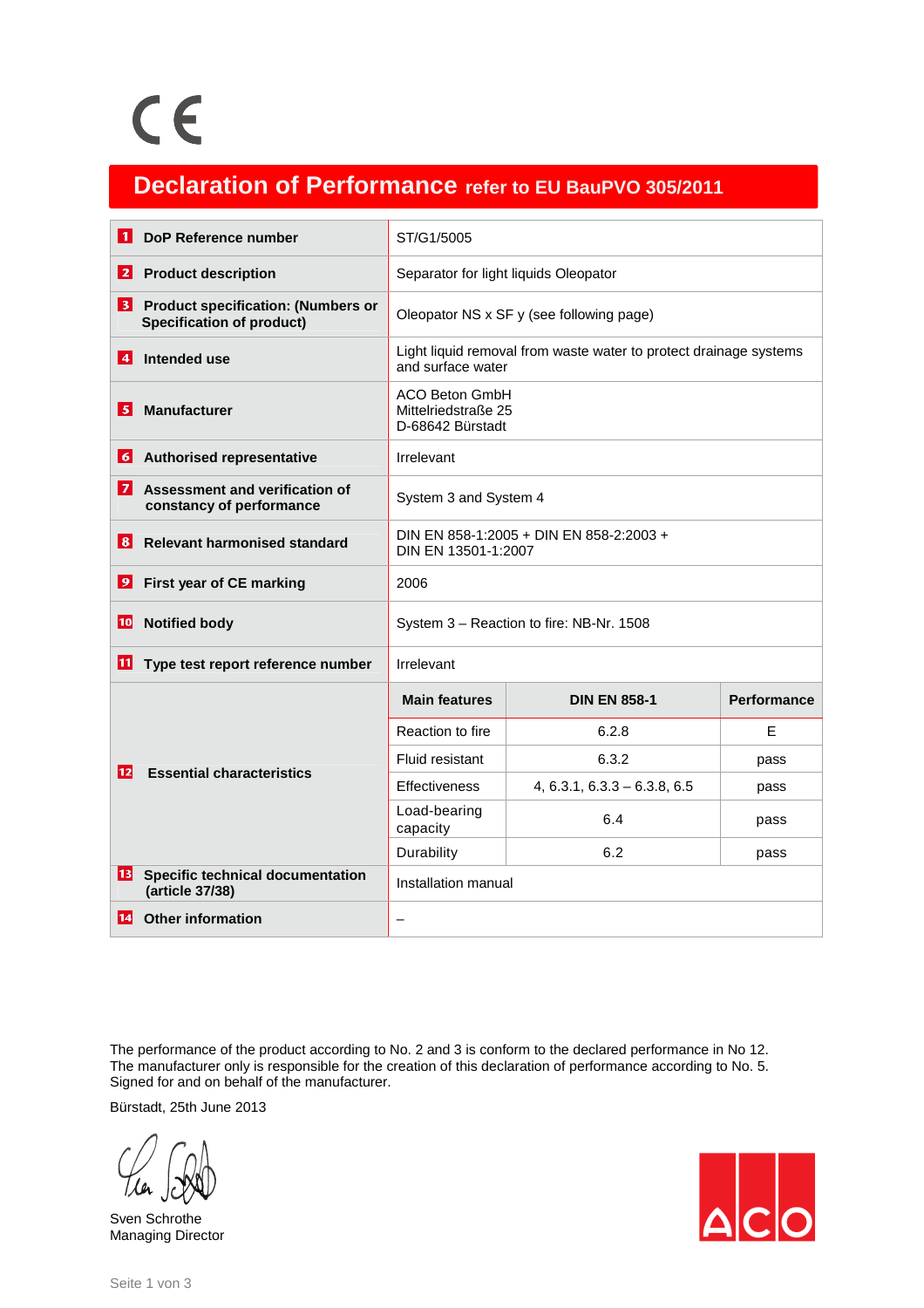### **Declaration of Performance refer to EU BauPVO 305/2011**

#### **Information accompanying the CE marking**



Installation parts: stainless steel and PE-HD Interior coating: Steopox 246 or interior lining: PE-HD

#### **Overview of the CE marked separator systems for light liquids Type Oleopator**

| NS(x) | SF(y) | Oil storage<br>capacity (I) | $ØD$ (mm) |
|-------|-------|-----------------------------|-----------|
| 1,5   | 150   | 163                         | 1000      |
| 3     | 300   | 163                         | 1000      |
| 3 TVO | 300   | 512                         | 1000      |
| 3     | 600   | 163                         | 1000      |
| 3 TVO | 900   | 464                         | 1200      |
| 4     | 400   | 160                         | 1000      |
| 4 TVO | 400   | 453                         | 1000      |
| 4 TVO | 800   | 512                         | 1200      |
| 4     | 1200  | 236                         | 1200      |
| 4 TVO | 1200  | 576                         | 1500      |
| 6     | 600   | 160                         | 1000      |
| 6 TVO | 600   | 512                         | 1200      |
| 6     | 1200  | 236                         | 1200      |
| 6     | 1800  | 576                         | 1500      |
| 6     | 2500  | 576                         | 1500      |
| 6     | 5000  | 1272                        | 2200      |